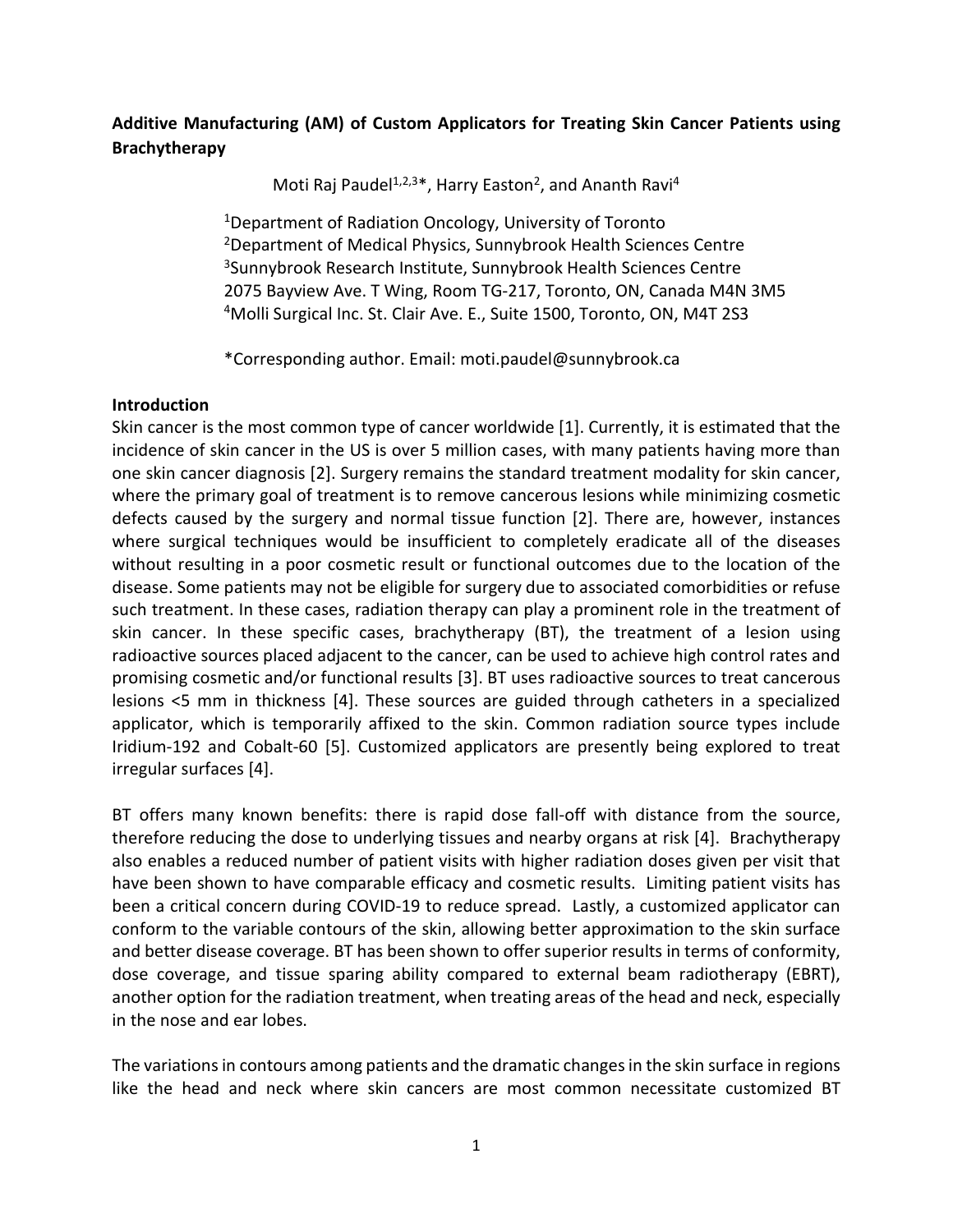solutions. With the rise of additive manufacturing (AM) technology, inexpensive yet robust applicators are being used to treat skin cancer. AM applicators are an attractive solution, as they enable an almost exact replica of a patient's surface and the design of tailored paths along which the radiation can be placed to treat skin cancer. These applicators can potentially lead to sophisticated dose modulation through precise placement of the radiation, achieving a more homogenous coverage of the cancerous target. This abstract presents a customized approach to treating skin cancer and also proposes a novel strategy to directly incorporate radiation shielding to limit the dose to adjacent sensitive, normal tissues.

## **Methods and Technical Overview**

The current approach of designing and deploying a customized BT applicator has been used to treat 10 patients at Sunnybrook Odette Cancer Centre, Toronto, ON, Canada. All 10 patients had skin cancers on their noses, which is the most common area for skin cancer on the face and also one of the most challenging due to its situation close to the eye.

The general workflow to create a customized BT applicator, including shielding, was as follows and will be described in detail in the following paragraphs: **Patient anatomy modelling** obtaining a surface or CT scan and identifying the target, **digital processing of patient data** designing the print and sending the instructions to the printer, and **printing the physical applicator** - physically forming the object. Subsequent steps before treating a patient were **physical assessment** of the applicator and the **dosimetric assessment** of the patient plan using the applicator.

#### *Patient Anatomy Modelling*

The disease depth and appropriateness for superficial BT were determined by combining information from physical examination, high-resolution CT scans containing fiducial wires over the lesion or surgical scar, biopsy results and high-frequency ultrasound (US). The thickness of the cancer was evaluated to ensure it is less than 5 mm to be eligible for brachytherapy treatment. Once the lesion was deemed appropriate for skin BT, a CT scan was acquired to create a digital model of the patient's anatomy. A CT scan is commonly used to model patient anatomy as a starting point to design the mould. The slice thickness, an in-plane resolution, have implications for the smoothness of the applicator and, subsequently, the fit to the patient's unique anatomy. Modern computed tomography systems are capable of 0.5 mm spatial resolution in each plane. The CT scan was used to create a digital copy of the patient's face that can be further processed and manipulated to create the applicator in our clinic.

# *Digital Processing of Patient Data*

Digital processing converts the CT images into a 3D model, smoothed and modified to remove any artifacts. The treatment area was then delineated, and an applicator solid was created that will sit on the patient's face to cover cancer completely and have sufficient thickness to allow for the design of catheter paths for the radioactive source to be introduced into the applicator object. A specialized medical software MiM Software Inc. (Cleveland, Ohio, USA) was used to process the CT images into an STL file. The STL file for the applicator and the lesion to be treated was then further processed in Autodesk Inventor 2021, Autodesk MeshMixer 2017, and Autodesk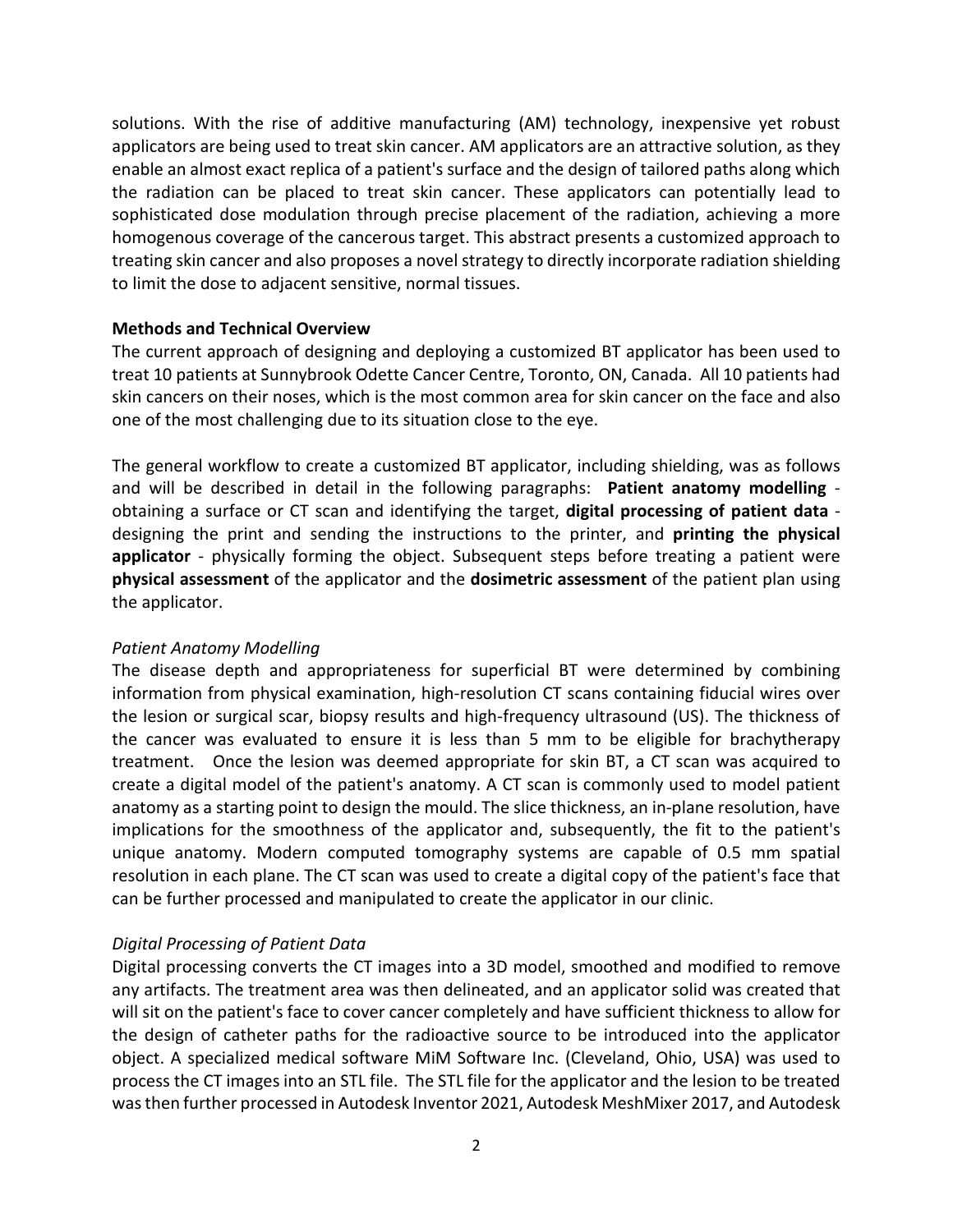MeshEnabler 2021 from Autodesk, Inc. (San Rafael, California, USA) to design catheter paths for the radioactive sources that maintain a constant distance of 3 mm from the skin surface, carefully tracking the topography of the patient's face yet maintaining the radius of curvature of the path to respect the limitations of treatment delivery system. A 3D spline algorithm was used to design smooth tracks to avoid potential obstruction of the radiation source during the treatment of the patient. Additionally, pockets were created around the patient's eyes that will later be filled with tungsten to limit the dose to the patient's eyes.

## *Printing the Physical Applicator*

The BT applicators presented in this abstract were printed using SLA used to achieve a high resolution printed product, which was sufficiently smooth to be directly applied to the patients' faces. A transparent resin, Accura Clearvue, was selected such that the underlying patient's anatomy could be visualized to ensure accurate placement of the applicator during treatment. Given that their skin surface was breached in some patients and there were open wounds, a USP class VI resin was selected. The catheter paths printed into the applicator were cleared before catheters were inserted and bonded into position. The radioactive source could then safely travel within the catheters, eliminating the risk of the source getting stuck in uncured resin. The air pockets designed into the applicator were filled with powdered tungsten which acts as a highly efficient radiation shield.

## *Physical Assessment*

Independent verification of the dimensional accuracy of the printed applicators and the lumen were conducted to ensure there was no distortion from the digital model. Ensuring that catheters can pass freely through the lumen is also essential. The geometry of the print was assessed on the verification and planning CT scan, where the applicator was placed on the patient in the treatment position and a final verification CT scan was acquired.

# *Dosimetric Assessment*

A dosimetric assessment of the 3D printed material was conducted to ensure that the planned radiation dose was not adversely impacted by the selection of the printed material. For BT purposes, applicator materials must be dosimetrically water-equivalent, possessing the same attenuation properties. Water equivalency was validated using radiochromic film measurements and comparing the delivered dose to the calculated dose.

In general, the sharp dose fall-off that comes from BT treatment provides reduction in eye dose compared with the conventional BERT treatment. The dose reduction achieved by using the tungsten shielding in one representative patient in the eye dose was measured using the radiochromic films and found that it can reduce the eye dose up to  $1/3^{rd}$  of the value without using tungsten shielding. A careful design consideration in the current workflow in the placement of catheters and the creation of air pockets for the tungsten powder is crucial in lowering the eye dose since it varies depending upon the location of lesion and catheter arrangement inside the applicator relative to eye.